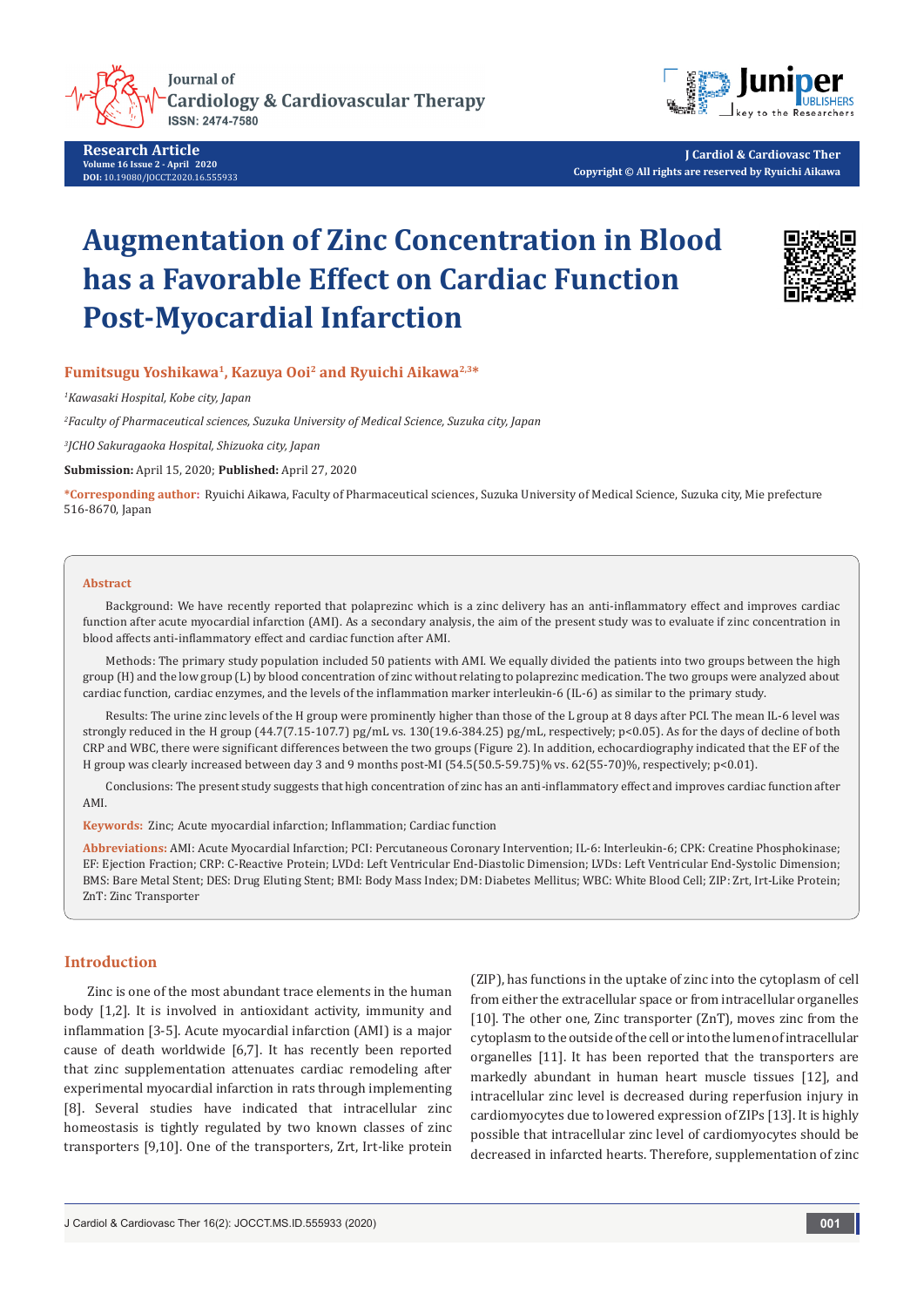may be useful for the patients with AMI. We thus performed a study using a zinc derivative, polaprezinc (Zeria Pharmaceutical Co., Ltd., Tokyo, Japan) for the patients with AMI previously. The patient group taking polaprezinc was significantly increased zinc concentration in both blood and urine, and reduced the level of inflammation marker IL-6 compared to the other control group without polaprezinc. In addition, the ejection fraction (EF) of the polaprezinc group was prominently augmented compared to the non-polaprezinc group in echocardiography. Subsequently, we demonstrated that polaprezinc had an anti-inflammatory effect and improves cardiac function after AMI [14]. However, there were some patients showing high concentration level of zinc in blood and urine without polaprezinc medication in the primary study indeed. Particularly, one patient was consuming daily a large amount of green tea containing high levels of zinc [14]. Although this patient was in the control group, the zinc level in his peripheral blood and urine were much higher than the average level in the polaprezinc group [14]. Conversely, there were some patients showing the low level of zinc in spite of taking polaprezinc [14].

Accordingly, we performed a secondary analysis of our previous study. The aim of the present study was to evaluate if zinc concentration in blood affects anti-inflammatory and cardiac function post-AMI by dividing into two groups, high concentration of zinc group and low concentration of zinc group.

# **Methods**

The primary study population included 50 patients with initial ST elevation myocardial infarction between September 2011 and July 2014. The patients underwent PCI successfully within 12 h from the onset of AMI. After PCI, they were randomly administered 75 mg of polaprezinc twice a day for 9 months. Peripheral blood and urinary samples were collected in a specific time to analyze the zinc concentration, cardiac enzymes, and the level of inflammation markers (including IL-6) at 8 days

after PCI. All patients administered statin from 8 days after PCI. To evaluate the cardiac function in terms of the EF, LVDd, and LVDs, echocardiography was performed upon admission to the hospital and at 9 months post-AMI. The LVDd and LVDs were determined according to the guidelines of the American Society of Echocardiography. The EF was estimated using the modified Simpson method.

In the present study, 4 patients were excluded from the primary study because they had been not analyzed the zinc concentration in blood. We thus enrolled 46 eligible patients, and they were equally divided into two groups between high concentration of zinc group (H group, n=23) and low concentration of zinc group (L group, n=23) according to the median serum zinc concentration of 93 mg/dl as a standard. Here we analyzed two groups with the difference of zinc concentration in blood on anti-inflammatory effect and cardiac function after AMI.

## **Percutaneous coronary interventions**

All patients received a single dose of 300 mg clopidogrel and 200 mg aspirin pre-PCI. Heparin was also administered in the catheterization laboratory. After PCI, patients continued to take 100 mg aspirin and 75 mg clopidogrel daily until the follow-up study. The PCI was performed according to the transfemoral, transradial, and transbrachial approaches, and the puncture was performed using 6 F or 7 F sheaths, as shown in Table 1. If necessary, an aspirator was used during PCI, such as TVAC (Nipro®, n=17) and Thrombuster (Kaneka®, n=21). The bare metal stents (BMS) used included Driver (Medtronic®, n=2), Liberte (Boston Scientific®, n=1), S-Stent (St. Jude Medical®, n=2), and Integrity (Medtronic®, n=7). The drug eluting stents (DES) used included Nobori (Terumo®, n=15), Endeavor (Medtronic®, n=4), Resolute (Medtronic®, n=3), Xience (Abbott®, n=6), and Promus (Boston Scientific®, n=6). Significant differences were not detected in the number of responsible branches for AMI (Table 1).

|                       | H group          | L group         | $\mathbf{p}$ |
|-----------------------|------------------|-----------------|--------------|
| Patient's character   |                  |                 |              |
| Age                   | 64[47-71]        | 72[61-83]       | < 0.01       |
| Male rates            | 95.7%            | 69.6%           | < 0.05       |
| Smoking rates         | 43.5%            | 47.8%           | 1.000        |
| Height(cm)            | 167[158-172]     | 162[153-173]    | 0.397        |
| Weight(kg)            | 71[62-80]        | 59[54-68]       | < 0.01       |
| BMI                   | 25.2[23.8-26.7]  | 22.8[19.8-25.8] | < 0.01       |
| Sys. pressure (mmHg)  | 120[110-138]     | 120[110-128]    | 0.559        |
| Dias. Pressure (mmHg) | 70[62-82]        | 68[63-75]       | 0.523        |
| Maximal CPK(U/L)      | 1628[1012-2916]  | 2086[793-3480]  | 0.468        |
| $HbA1c$ $(\% )$       | $5.6[5.2-6.0]$   | $5.6[5.4-5.9]$  | 0.698        |
| $LDL$ -cho $(mg/dL)$  | 126.5[100.8-139] | 112[87-144]     | 0.400        |
| HDL-cho (mg/dL)       | 46[40-55.3]      | 51[36-60]       | 0.846        |

#### **Table 1**

**How to cite this article:** Fumitsugu Y, Kazuya O, Ryuichi A. Augmentation of Zinc Concentration in Blood has a Favorable Effect on Cardiac Function Post-Myocardial Infarction. J Cardiol & Cardiovasc Ther. 2020; 16(2): 555933. DOI: [10.19080/JOCCT.2020.16.55593](http://dx.doi.org/10.19080/JOCCT.2020.16.555933)3 **002**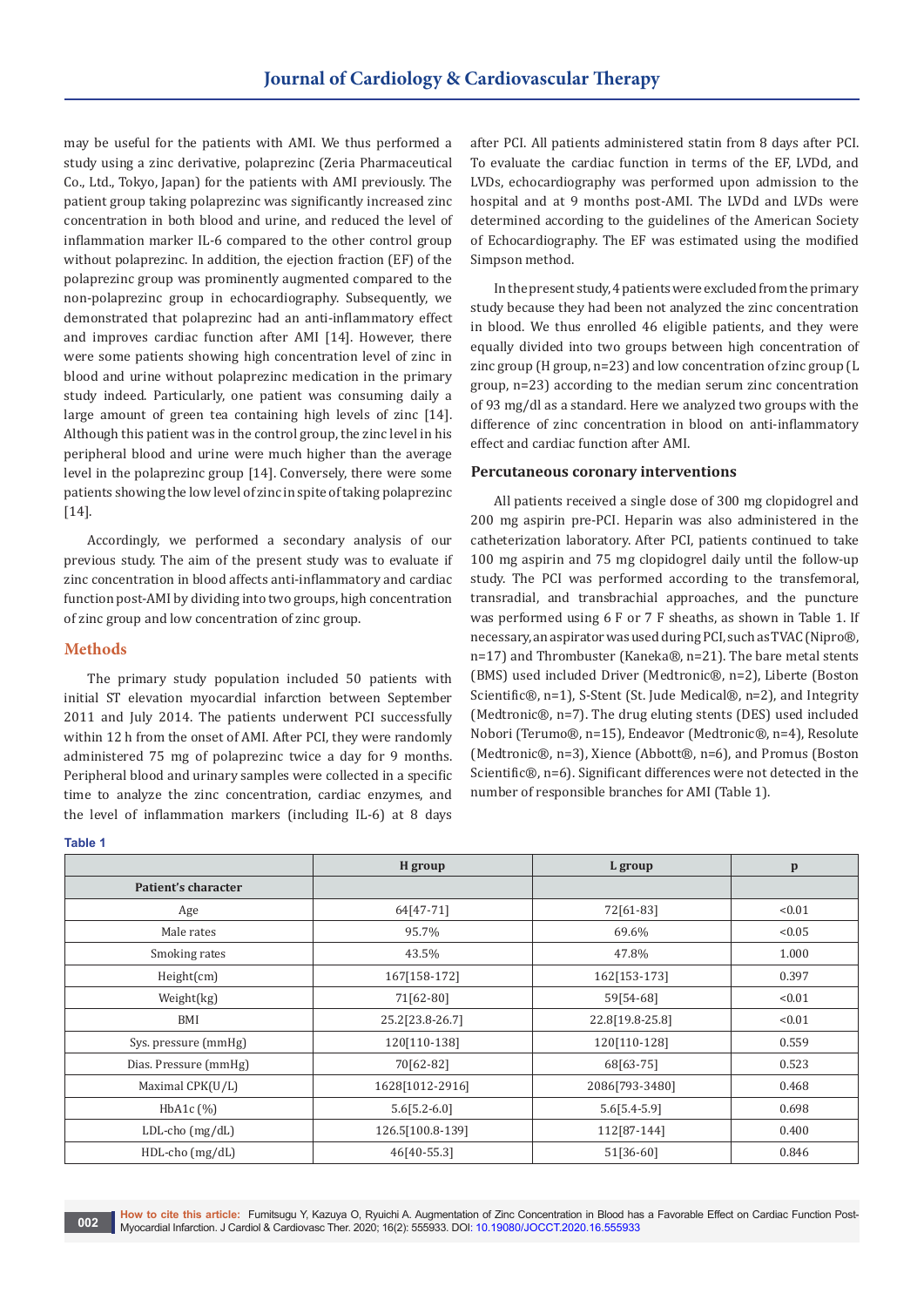| Creatinine (mg/dL)                  | $0.85[0.78-0.99]$ | $0.92[0.73-1.1]$ | 0.841 |
|-------------------------------------|-------------------|------------------|-------|
| UA(mg/dL)                           | $5.6[4.7-6.8]$    | $5.4[4.6-6.8]$   | 0.947 |
| Medication of HT                    | 43.5%             | 60.9%            | 0.376 |
|                                     |                   |                  |       |
| <b>Responsible branches for AMI</b> |                   |                  | 0.446 |
| LAD                                 | 39.1%             | 56.5%            |       |
| LCX                                 | 13.0%             | 13,0%            |       |
| <b>RCA</b>                          | 47.8%             | 30.4%            |       |
|                                     |                   |                  |       |
| Sheath size                         |                   |                  | 0.763 |
| 6Fr                                 | 65.2%             | 56.5%            |       |
| 7Fr                                 | 34.8%             | 43.5%            |       |
|                                     |                   |                  |       |
| Approach site                       |                   |                  | 0.795 |
| TFA                                 | 65.2%             | 73.9%            |       |
| TRA                                 | 30.4%             | 21.7%            |       |
| TBA                                 | 4.3%              | 4.3%             |       |
| Aspiration catheter                 |                   |                  |       |
| TVAC/Thrombuster                    | 82.6%             | 82.6%            | 1.000 |
|                                     |                   |                  |       |
| Stent/POBA                          |                   |                  | 0.513 |
| <b>BMS</b>                          | 30.4%             | 21.7%            |       |
| <b>DES</b>                          | 65.2%             | 65.2%            |       |
| POBA                                | 4.3%              | 13.0%            |       |

# **Statistical Analysis**

Continuous data are presented as the median with interquartile range, and categorical data are presented as the number (percentage). The present study had a small sample size, and thus non-parametric statistical analysis methods were employed. Differences between continuous variables were analyzed using Mann-Whitney U-test. Categorical data were compared using Fisher's exact test. Mann-Whitney U-test was used to compare the EF, LVDd, and LVDs detected by echocardiography during the follow-up. A *p* value of less than 0.05 was considered to indicate a statistically significant difference. All statistical analyses were performed with EZR software (Saitama Medical Center, Jichi Medical University, Saitama, Japan) [15].

## **Results**

In more detail, there contained 16 people who took polaprezinc and 7 people who did not take polaprezinc in the H group (n=23). On the other hand, there contained 8 people who took polaprezinc and 15 people who did not take polaprezinc in the L group (n=23). There was some statistical significance in the clinical characteristics at the baseline which was detected between the H and the L groups (Table 1). A number of young patients ( $p$ <0.01), male rate ( $p$ <0.05) and BMI of patients ( $p$ <0.01) were observed in the H group compared to the L group. It is established

that CPK is used as a marker for myocardial infarct size [16-18]. In the primary study, there was a problem for data analysis because there had a significance in the maximal (MAX) CPK between two groups [16]. In that case, we needed to rectify other biochemical markers by the significant difference of MAX CPK [16]. In the present study, there was not difference between the maximal CPK in the H group and in the L group. It suggests that there had the same level of cardiac muscle injury after myocardial infarction, and that we did not need to correct the data between two groups.

By the zinc concentration in blood, the patients were clearly divided at the 93µg/dL into the H group and the L group (105(96- 114) vs. 77(64-84) µg/dL, respectively; *p*<0.01) at 8 days after AMI (Figure 1A). The urine zinc level of the H group was significantly higher in comparison to that of the L group (945(738-1780) vs. 653(474-1030) µg/L, respectively; *p*<0.01) (Figure 1B).

Recent studies have shown that inflammatory markers, such as CRP and IL-6, are more important than maximal CPK as prognostic factors of AMI [19,20]. Thus, IL-6 level, CRP and WBC were also analyzed. We measured the days of decline CRP, WBC, CK and AST. As for AST and CK, there were no significant differences between the two groups (Figure 2). However, as for CRP and WBC, there were significant differences between the two groups (Figure 2). An important inflammatory cytokine, IL-6 was also measured as shown previously. IL-6 was significantly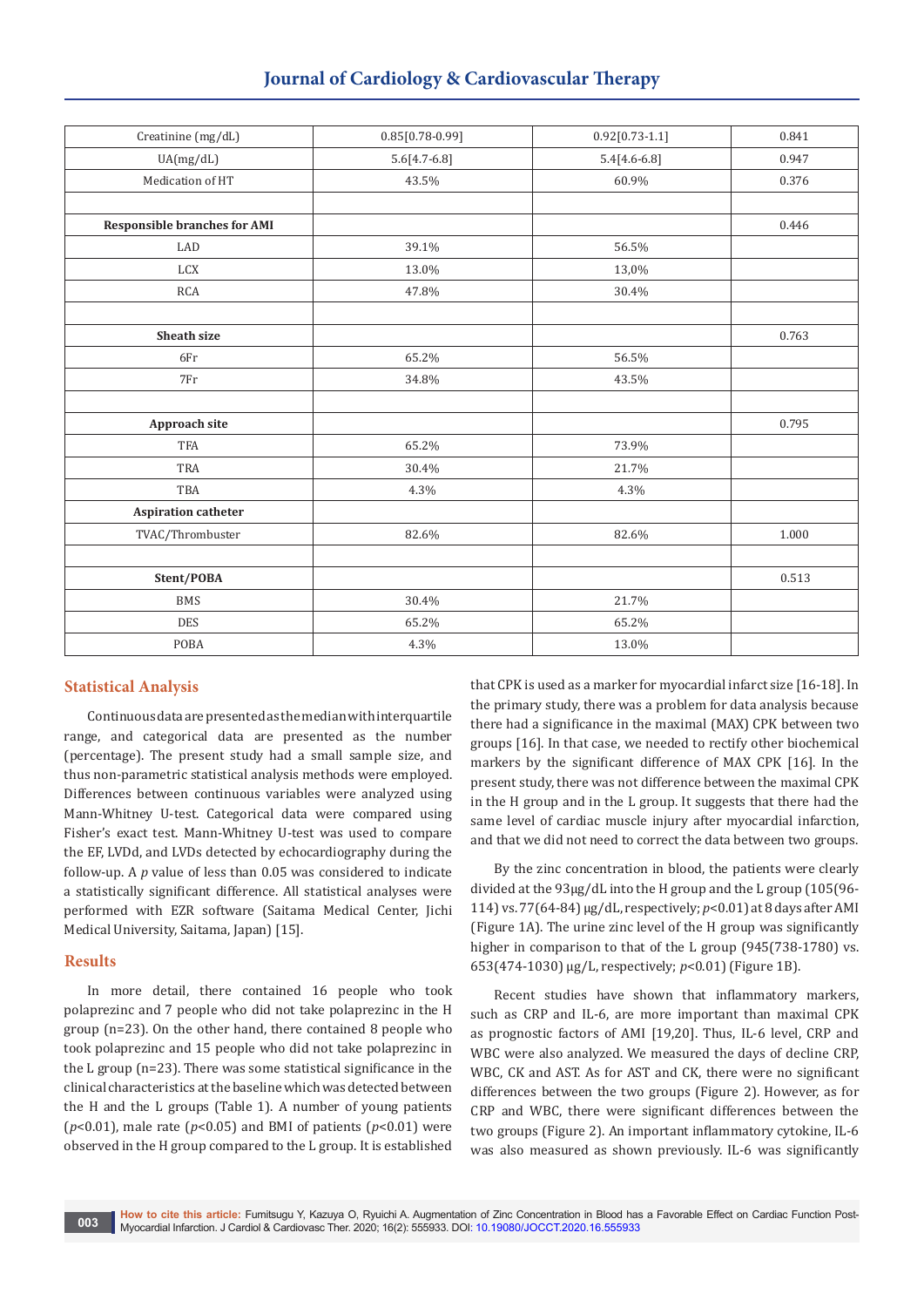lower in the H group than that in the L group, as shown in Figure 3 (28.9(6.9-94.0) pg/mL vs. 157(22.2-379) pg/mL, respectively; *p*<0.05). About the cardiac function, there had no difference in LVDd (Figure 4A), LVDs (Figure 4B) and EF (Figure 4C) in the L group between day 3and 9 months post-AMI in echocardiography. By contrast, echocardiography indicated that the EF of the H group

was significantly increased between day 3and 9 months post-MI (55(51.5-60.3) % vs. 62(55-70) %, respectively; *p*<0.01) (Figure 4C). By 9 months post-AMI, 2 patients were lost to follow-up in the H group and 1 patient was lost to follow-up in the L group, since these 3 patients were followed up by other hospitals after moving.



**Figure 1:** Zinc concentration in the blood and urine. Serum zinc concentration (1A) and urine zinc level (1B) in patients were measured 8 days after PCI.



**How to cite this article:** Fumitsugu Y, Kazuya O, Ryuichi A. Augmentation of Zinc Concentration in Blood has a Favorable Effect on Cardiac Function Post-Myocardial Infarction. J Cardiol & Cardiovasc Ther. 2020; 16(2): 555933. DOI: [10.19080/JOCCT.2020.16.55593](http://dx.doi.org/10.19080/JOCCT.2020.16.555933)3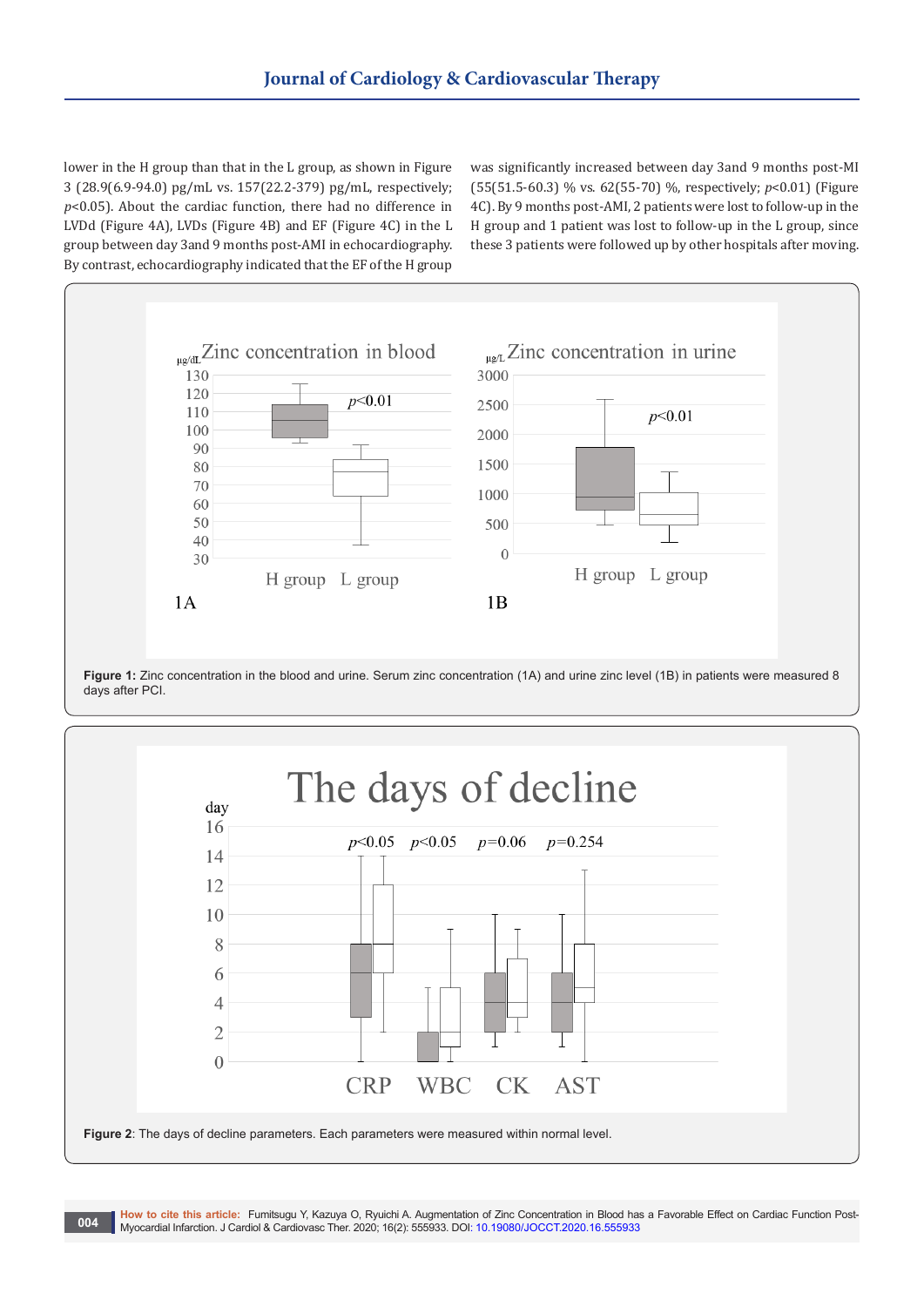





# **Discussion**

In the original study, there were differences of the MAX CPK between in the control group and in the polaprezinc group [14]. In that case, we needed to rectify the IL-6 value by the significant difference of the MAX CPK. Because in the present study there was no difference between the MAX CPK in the H group and in the L group, we did not need to correct the biochemical markers.The days of decline CRP and WBC in the H group was less than those of the L group (Figure 2). Also, the L-6 value was significantly lower in the H group than that in the L group, as shown in Figure 3. These results indicate that an inflammatory reaction was significantly suppressed in the H group. It is well known that statin drugs can reduce inflammation in AMI [21]. However, statin is not involved

in this study about the results entirely, because statin medication was started 8 days after AMI in this study until taking blood for examination of IL-6. Moreover, the present study suggests that the serum high level of zinc significantly reduced directly the IL-6 value, not limited to medication of polaprezinc.

In the primary study, the male rate was not significant between two groups (polaprezinc group and control group). However, the male rate in the H group was higher than in the L group in this secondary study. Ministry of Health, Labor and Welfare in Japan recommended intake of 10 mg/day and 8 mg/day for adult males and females, respectively [22]. It seems to be different in the metabolism of zinc between men and women. The tendency of gender difference in the level of zinc may be preserved in the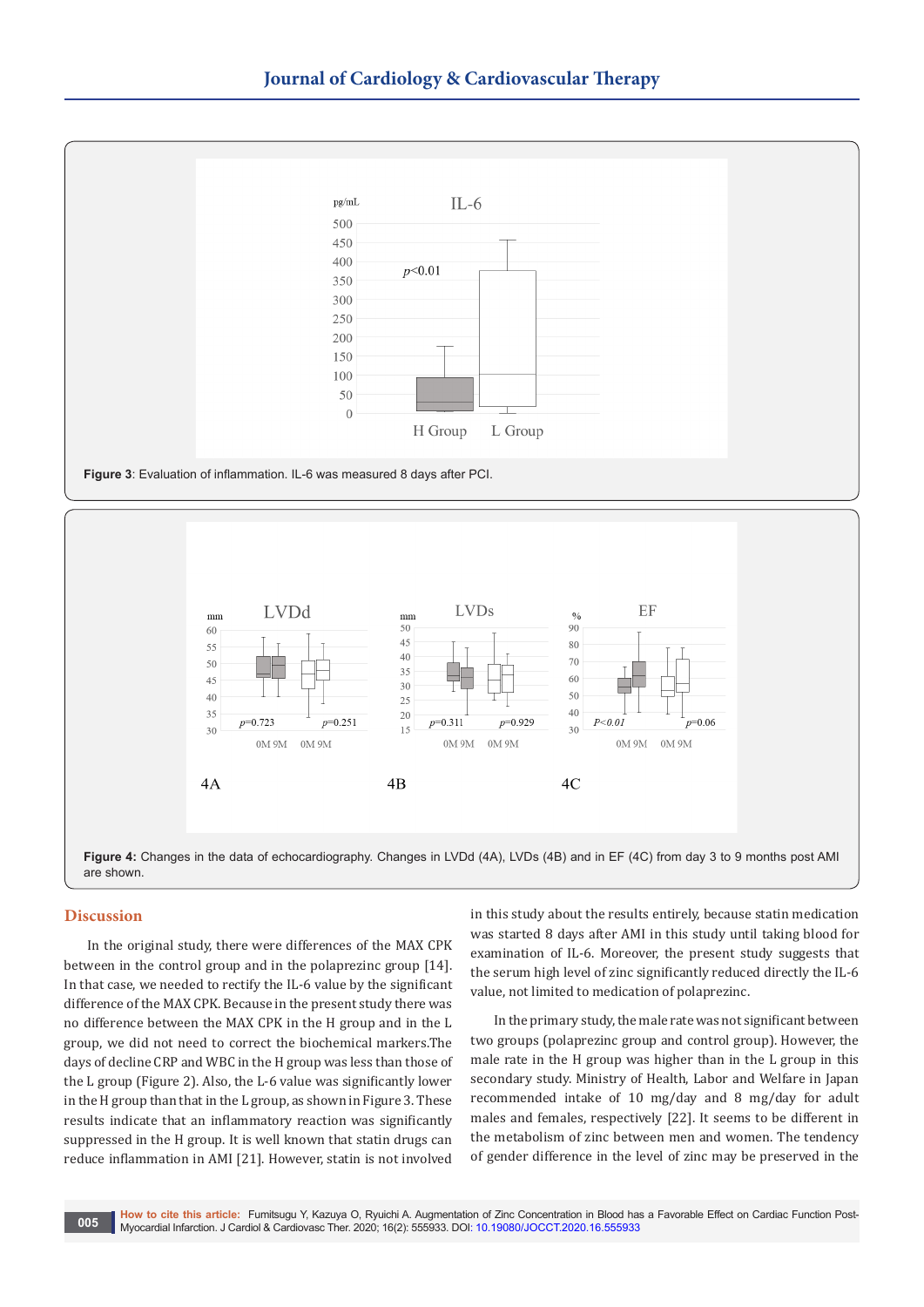patients with AMI. Moreover, compared to the patients of the H group, the age and the BMI value of patients were lower in the L group. Although there was a difference in the BMI of the AMI patients between two groups in our previous study, there was no difference in the age between them [14]. The recent studies have showed that elderlies are prone to zinc deficiency [23,24]. Possibly, young people may be able to retain the zinc in the body, and the concentration of zinc becomes lower with the advance of age. In terms of BMI, it already reported that Zn levels in obese patients were significantly lower than in healthy controls [25]. Our result was different from the previous study of Italy [25]. In general, adult obesity is highly connected to progression of atherosclerosis and epidemiological evidence suggests that overweight and obesity have been associated with acute myocardial infarction [26,27]. In this study, the patients with AMI contained more young people (under 65) in the H group compared to the L group (52.1% vs 34.7%). It is conceivable that the age may be involved in the relationship between the BMI and Zinc level in the H group.

In addition, it has recently been focused that AMI is correlation with inflammation [28]. Our previous first study demonstrated that IL-6, a critical inflammation biomarker was lowered in the group which took polaprezinc [14]. However, this mechanism is still not clarified. In this analysis, the high group of zinc concentration had an effect on suppressing not only IL-6 (Figure 3) but also WBC and CRP (Figure 2). IL-6 is made mainly by one type of white blood cell, the macrophage [29]. Furthermore, it is known that several cytokines increased in response to the breakdown of myocardial tissue promote the production of CRP [30]. Therefore, this study suggests that zinc may inhibit inflammatory reaction by suppression of WBC function in the beginning in AMI patients. Further studies are required to clarify the suppressive effect of zinc on IL-6 production.

The present study showed that the high serum level of zinc significantly improved the EF in post-AMI patients (Figure 4C). Therefore, we assume that zinc may be involved in the process to repair cardiac muscle after AMI. Recently, Willson et al. [31] also stated that zinc deficiency plays a major causal role for apoptosis in the pathology of in the skin [31]. Also Lizzi et al. [32] has reported that the potential role of autophagy as a mediator of the protective effects of zinc [32]. It suggests that zinc may protect a cardiomyocyte by regulating cell death after myocardial infarction.

#### **Study Limitations**

The present study has several limitations. First, the sample size was fairly small. The limitations of this study also include the absence of a multicenter trial and significant differences in the percentage of BMI and age between the two groups. In addition, the study excluded patients with severe MI or inflammation disease. Furthermore, four patients were lost to follow-up during the study. Finally, the PCI procedures were performed by multiple doctors.

#### **Conclusion**

Preserving serum high concentration of zinc improved cardiac function post-AMI. This effect may be due to anti-inflammatory processes through the suppression of IL-6. In particularly, elderly patients has a tendency of zinc deficiency, they should be provided zinc ingredient and supplement.

#### **Acknowledgments**

The authors would like to thank Dr. Yokoi, Dr. Kondo, Dr. Tamura, Dr. Watanabe, Dr. Natsuaki, and Dr. Morishita for performing PCI and data collection.

#### **References**

- 1. [Hojyo S, Fukada T \(2016\) Zinc transporters and signaling in physiology](https://www.ncbi.nlm.nih.gov/pubmed/27394923)  [and pathogenesis. Arch Biochem Biophys 611:43-50.](https://www.ncbi.nlm.nih.gov/pubmed/27394923)
- 2. [Maret W \(2013\) Zinc biochemistry: from a single zinc enzyme to a key](https://www.ncbi.nlm.nih.gov/pubmed/23319127)  [element of life. Adv Nutr 4\(1\): 82-91.](https://www.ncbi.nlm.nih.gov/pubmed/23319127)
- 3. [Brown KH, Peerson JM, Rivera J, Allen LH \(2002\) Effect of supplemental](https://www.ncbi.nlm.nih.gov/pubmed/12036814)  [zinc on the growth and serum zinc concentrations of prepubertal](https://www.ncbi.nlm.nih.gov/pubmed/12036814)  [children: a meta-analysis of randomized controlled trials. Am J Clin](https://www.ncbi.nlm.nih.gov/pubmed/12036814)  [Nutr. 75\(6\): 1062-1071.](https://www.ncbi.nlm.nih.gov/pubmed/12036814)
- 4. [Powell SR \(2000\) The antioxidant properties of zinc. J Nutr 130\(5S](https://www.ncbi.nlm.nih.gov/pubmed/10801958)  [Suppl\): 1447S-1454S.](https://www.ncbi.nlm.nih.gov/pubmed/10801958)
- 5. [Gammoh NZ, Rink L \(2017\) Zinc in Infection and Inflammation.](https://www.ncbi.nlm.nih.gov/pubmed/28629136)  [Nutrients 9\(6\): 624.](https://www.ncbi.nlm.nih.gov/pubmed/28629136)
- 6. [Lopez AD, Mathers CD, Ezzati M, Jamison DT, Murray CJ \(2006\) Global](https://www.ncbi.nlm.nih.gov/pubmed/16731270)  [and regional burden of disease and risk factors, 2001: systematic](https://www.ncbi.nlm.nih.gov/pubmed/16731270)  [analysis of population health data. Lancet 367\(9524\): 1747-1757.](https://www.ncbi.nlm.nih.gov/pubmed/16731270)
- 7. [Tomoike H, Yokoyama H, Sumita Y, Hanai S, Kada A, et al. \(2015\)](https://www.ncbi.nlm.nih.gov/pubmed/25739856)  [Nationwide distribution of cardiovascular practice in Japan - results](https://www.ncbi.nlm.nih.gov/pubmed/25739856)  [of Japanese circulation society 2010 annual survey. Circ J 79\(5\): 1058-](https://www.ncbi.nlm.nih.gov/pubmed/25739856) [1067.](https://www.ncbi.nlm.nih.gov/pubmed/25739856)
- 8. [Gonçalves AF, Polegato BF, Fernandes AA, Ishikawa LL, Okoshi K, et al.](https://www.ncbi.nlm.nih.gov/pubmed/30286450)  [\(2018\) Zinc Supplementation Attenuates Cardiac Remodeling After](https://www.ncbi.nlm.nih.gov/pubmed/30286450)  [Experimental Myocardial Infarction. Cell Physiol Biochem 50\(1\): 353-](https://www.ncbi.nlm.nih.gov/pubmed/30286450) [362.](https://www.ncbi.nlm.nih.gov/pubmed/30286450)
- 9. [Fukada T, Kambe T \(2011\) Molecular and genetic features of zinc](https://www.ncbi.nlm.nih.gov/pubmed/21566827)  [transporters in physiology and pathogenesis. Metallomics 3\(7\): 662-](https://www.ncbi.nlm.nih.gov/pubmed/21566827) [674.](https://www.ncbi.nlm.nih.gov/pubmed/21566827)
- 10. [Kambe T \(2011\) An overview of a wide range of functions of ZnT](https://www.ncbi.nlm.nih.gov/pubmed/21670538)  [and Zip zinc transporters in the secretory pathway. Biosci Biotechnol](https://www.ncbi.nlm.nih.gov/pubmed/21670538)  [Biochem 75\(6\): 1036-1043.](https://www.ncbi.nlm.nih.gov/pubmed/21670538)
- 11. [Choi S, Bird AJ \(2014\) Zinc'ing sensibly: controlling zinc homeostasis](https://www.ncbi.nlm.nih.gov/pubmed/24722954)  [at the transcriptional level. Metallomics 6\(7\): 1198-1215.](https://www.ncbi.nlm.nih.gov/pubmed/24722954)
- 12. [Choi S, Liu X, Pan Z \(2018\) Zinc deficiency and cellular oxidative stress:](https://www.ncbi.nlm.nih.gov/pubmed/29926844)  [prognostic implications in cardiovascular diseases. Acta Pharmacol Sin](https://www.ncbi.nlm.nih.gov/pubmed/29926844)  [39\(7\): 1120-1132.](https://www.ncbi.nlm.nih.gov/pubmed/29926844)
- 13. [Bodiga VL, Thokala S, Kovur SM, Bodiga S \(2017\) Zinc Dyshomeostasis](https://www.ncbi.nlm.nih.gov/pubmed/28181174)  [in Cardiomyocytes after Acute Hypoxia/Reoxygenation. Biol Trace](https://www.ncbi.nlm.nih.gov/pubmed/28181174)  [Elem Res 179\(1\): 117-129.](https://www.ncbi.nlm.nih.gov/pubmed/28181174)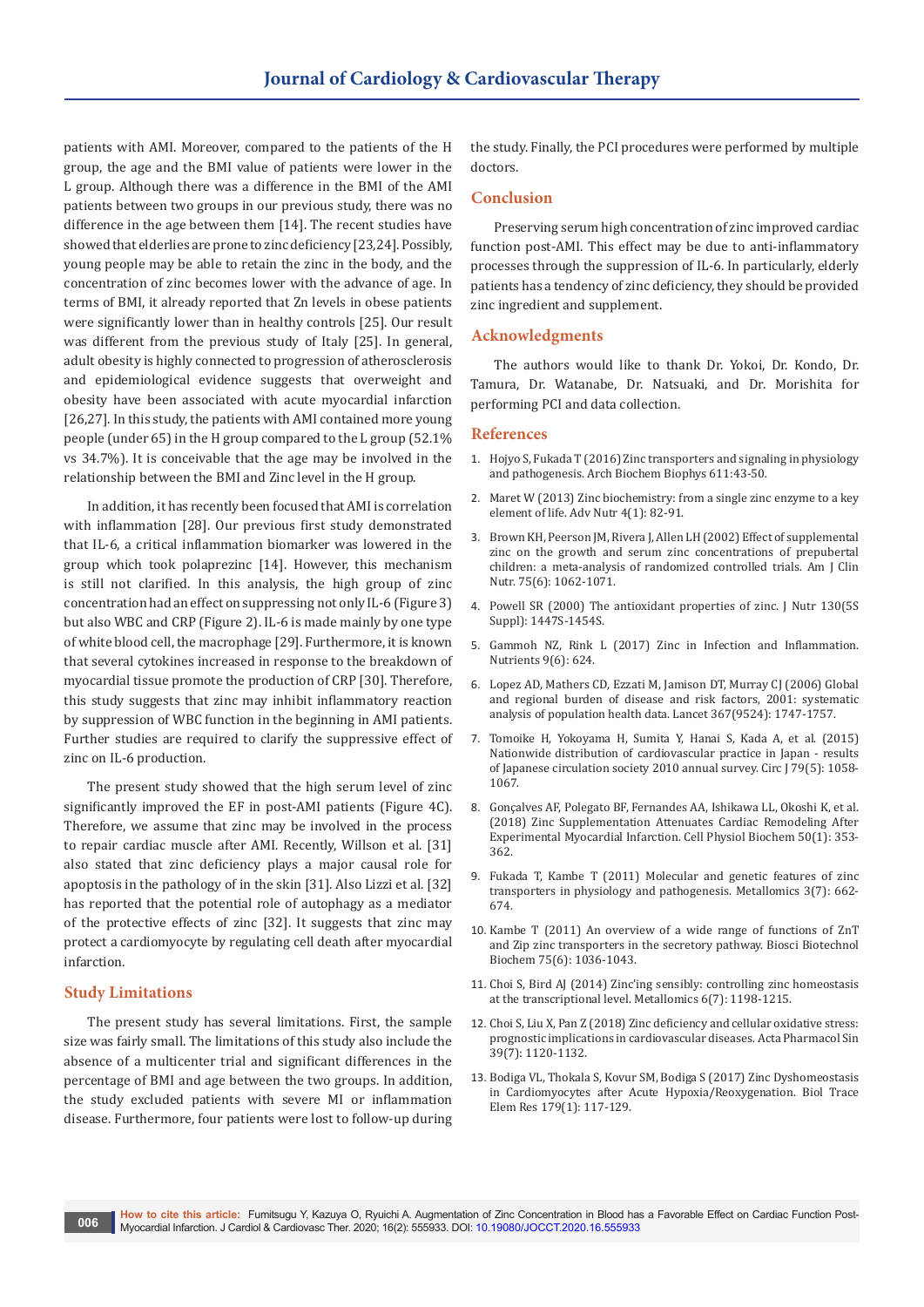- 14. [Yoshikawa F, Nakajima T, Hanada M, Hirata K, Masuyama T, et al. \(2019\)](https://www.ncbi.nlm.nih.gov/pubmed/30855449)  [Beneficial effect of polaprezinc on cardiac function post-myocardial](https://www.ncbi.nlm.nih.gov/pubmed/30855449)  [infarction: A prospective and randomized clinical trial. Medicine](https://www.ncbi.nlm.nih.gov/pubmed/30855449)  [\(Baltimore\) 98\(10\): e14637.](https://www.ncbi.nlm.nih.gov/pubmed/30855449)
- 15. [Kanda Y \(2013\) Investigation of the freely available easy-to-use](https://www.ncbi.nlm.nih.gov/pubmed/23208313)  [software "EZR" \(Easy R\) for medical statistics. Bone Marrow Transplant](https://www.ncbi.nlm.nih.gov/pubmed/23208313)  [48\(3\): 452-458.](https://www.ncbi.nlm.nih.gov/pubmed/23208313)
- 16. [Sobel BE, Bresnahan GF, Shell WE, Yoder RD \(1972\) Estimation of](https://www.ncbi.nlm.nih.gov/pubmed/5072765)  [infarct size in man and its relation to prognosis. Circulation 46\(4\):](https://www.ncbi.nlm.nih.gov/pubmed/5072765)  [640-648.](https://www.ncbi.nlm.nih.gov/pubmed/5072765)
- 17. [Norris RM, Whitlock RM, Barrat-Boyes C, Small CW \(1975\) Clinical](https://www.ncbi.nlm.nih.gov/pubmed/1116251)  [measurement of myocardial infarct size. Modification of a method for](https://www.ncbi.nlm.nih.gov/pubmed/1116251)  [the estimation of total creatine phosphokinase release after myocardial](https://www.ncbi.nlm.nih.gov/pubmed/1116251)  [infarction. Circulation 51\(4\): 614-620.](https://www.ncbi.nlm.nih.gov/pubmed/1116251)
- 18. [Halkin A, Stone GW, Grines CL, Cox DA, Rutherford BD, et al. \(2006\)](https://www.ncbi.nlm.nih.gov/pubmed/16516077)  [Prognostic implications of creatine kinase elevation after primary](https://www.ncbi.nlm.nih.gov/pubmed/16516077)  [percutaneous coronary intervention for acute myocardial infarction. J](https://www.ncbi.nlm.nih.gov/pubmed/16516077)  [Am Coll Cardiol 47\(5\): 951-961.](https://www.ncbi.nlm.nih.gov/pubmed/16516077)
- 19. [Tan J, Hua Q, Li J, Fan Z \(2009\) Prognostic value of interleukin-6](https://www.ncbi.nlm.nih.gov/pubmed/19784814)  [during a 3-year follow-up in patients with acute ST-segment elevation](https://www.ncbi.nlm.nih.gov/pubmed/19784814)  [myocardial infarction. Heart Vessels 24\(5\): 329-334.](https://www.ncbi.nlm.nih.gov/pubmed/19784814)
- 20. [Fisman EZ, Benderly M, Esper RJ, Behar S, Boyko V, et al. \(2006\)](https://www.ncbi.nlm.nih.gov/pubmed/16784912)  [Interleukin-6 and the risk of future cardiovascular events in patients](https://www.ncbi.nlm.nih.gov/pubmed/16784912)  [with angina pectoris and/or healed myocardial infarction. Am J Cardiol](https://www.ncbi.nlm.nih.gov/pubmed/16784912)  [98\(1\): 14-18.](https://www.ncbi.nlm.nih.gov/pubmed/16784912)
- 21. Suna S, Sakata Y, Sato H (2009) Inflammation and risk management in patients with coronary heart disease. J Jpn Coron Assoc 15: 171-177.



This work is licensed under Creative Commons Attribution 4.0 License DOI: [10.19080/JOCCT.2020.16.55593](http://dx.doi.org/10.19080/JOCCT.2020.16.555933)3

- 22. Komai M (2015) Present situation of dietary zinc ingestion in Japanese population and short comments for dietary reference intake. Nutr Ther Zinc 6: 4-11 (in Japanese).
- 23. [Yasuda H, Tsutsui T \(2016\) Infants and elderlies are susceptible to zinc](https://www.ncbi.nlm.nih.gov/pubmed/26912464/)  [deficiency. Sci Rep 6: 21850.](https://www.ncbi.nlm.nih.gov/pubmed/26912464/)
- 24. Kurasawa R, Kubori S (2006) Zinc Deficiency and its clinical features in the cases found in Kitamimaki, a rural area in Japan. Biomed Res Trace Elements 17: 91.
- 25. [Di Martino G, Matera MG, De Martino B, Vacca C, Di Martino S, et al.](https://www.ncbi.nlm.nih.gov/pubmed/8409780)  [\(1993\) Relationship between zinc and obesity. J Med 24\(2-3\): 177-183.](https://www.ncbi.nlm.nih.gov/pubmed/8409780)
- 26. [Aprahamian TR, Sam F \(2011\) Adiponectin in cardiovascular](https://www.ncbi.nlm.nih.gov/pubmed/21941676)  [inflammation and obesity. J Inflam 376909.](https://www.ncbi.nlm.nih.gov/pubmed/21941676)
- 27. [Zhu J, Su X, Li G, Chen J, Tang B, et al. \(2014\) The incidence of acute](https://www.ncbi.nlm.nih.gov/pubmed/25395935)  [myocardial infarction in relation to overweight and obesity: a meta](https://www.ncbi.nlm.nih.gov/pubmed/25395935)[analysis. Arch Med Sci 10\(5\): 855-862.](https://www.ncbi.nlm.nih.gov/pubmed/25395935)
- 28. [Prabhu SD, Frangogiannis NG \(2016\) The Biological Basis for Cardiac](https://www.ncbi.nlm.nih.gov/pubmed/27340270)  [Repair After Myocardial Infarction: From Inflammation to Fibrosis.](https://www.ncbi.nlm.nih.gov/pubmed/27340270)  [Circ Res 119\(1\): 91-112.](https://www.ncbi.nlm.nih.gov/pubmed/27340270)
- 29. [Kishimoto T \(2010\) IL-6: from its discovery to clinical applications. Int](https://www.ncbi.nlm.nih.gov/pubmed/20410258)  [Immunol 22\(5\): 347-352.](https://www.ncbi.nlm.nih.gov/pubmed/20410258)
- 30. [Nian M, Lee P, Khaper N, Liu P \(2004\) Inflammatory cytokines and](https://www.ncbi.nlm.nih.gov/pubmed/15217919)  [postmyocardial infarction remodeling. Circ Res 94\(12\): 1543-1553.](https://www.ncbi.nlm.nih.gov/pubmed/15217919)
- 31. [Wilson D, Varigos G, Ackland ML \(2006\) Apoptosis may underlie the](https://www.ncbi.nlm.nih.gov/pubmed/16405650)  [pathology of zinc-deficient skin. Immunol Cell Biol 84\(1\): 28-37.](https://www.ncbi.nlm.nih.gov/pubmed/16405650)
- 32. [Liuzzi JP, Guo L, Yoo C, Stewart TS \(2014\) Zinc and autophagy. Biometals](https://www.ncbi.nlm.nih.gov/pubmed/25012760/)  [27\(6\): 1087-1096.](https://www.ncbi.nlm.nih.gov/pubmed/25012760/)

## **Your next submission with Juniper Publishers will reach you the below assets**

- Quality Editorial service
- Swift Peer Review
- Reprints availability
- E-prints Service
- Manuscript Podcast for convenient understanding
- Global attainment for your research
- Manuscript accessibility in different formats **( Pdf, E-pub, Full Text, Audio)**
- Unceasing customer service

**Track the below URL for one-step submission** 

[https://juniperpublishers.com/online-submission.](https://juniperpublishers.com/submit-manuscript.php)php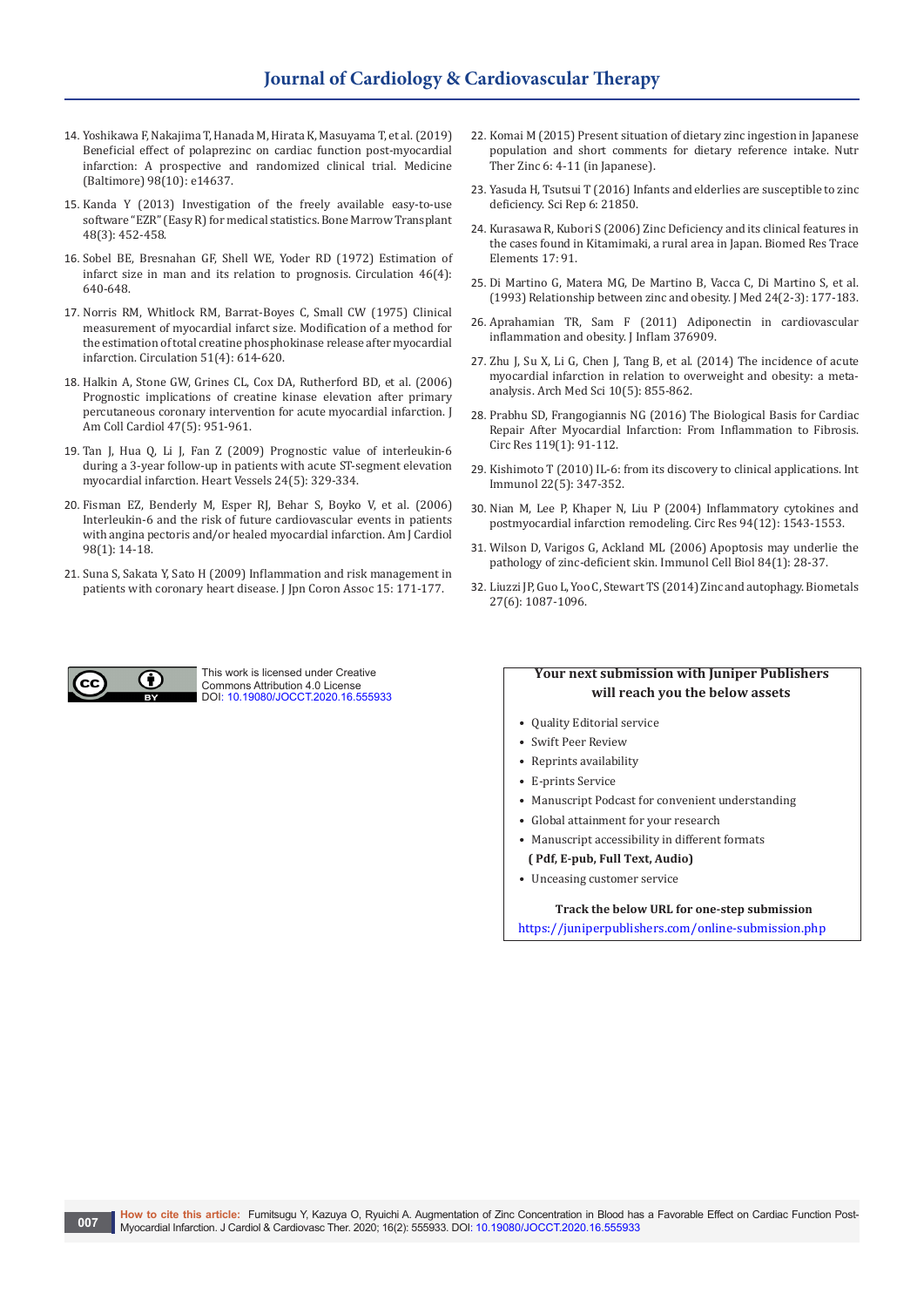Now to cite this article: Fumitsugu Y, Kazuya O, Ryuichi A. Augmentation of Zinc Concentration in Blood has a Favorable Effect on Cardiac Function Post-<br>Myocardial Infarction. J Cardiol & Cardiovasc Ther. 2020; 16(2): 5559